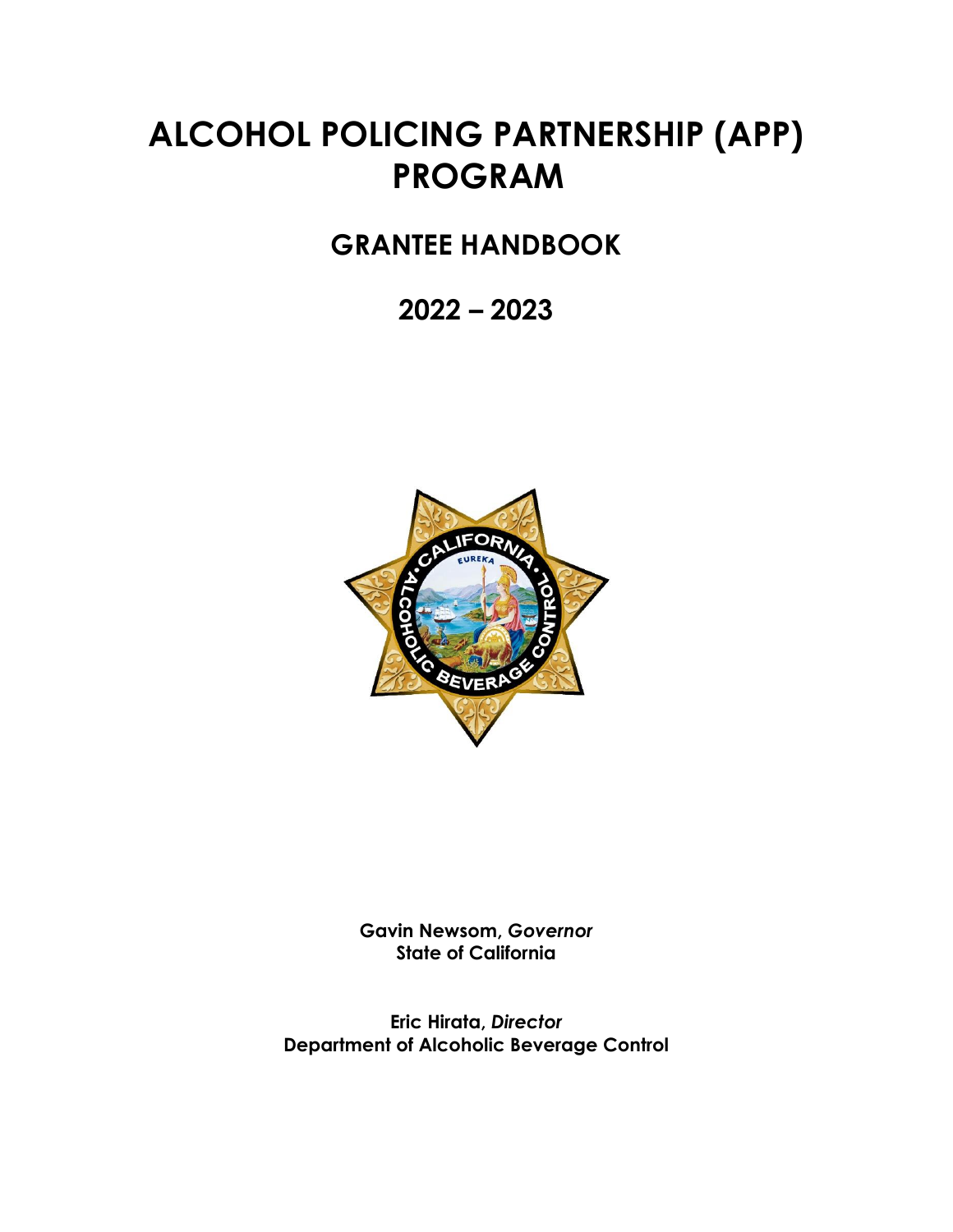# **INTRODUCTION**

This handbook is for law enforcement agencies that receive grant funds from the California Department of Alcoholic Beverage Control. It outlines the terms and conditions required of the Alcohol Policing Partnership (APP) Program.

Funded projects must administer their grants in accordance with these administrative and fiscal conditions. Failure to comply with these requirements may result in the withholding or disallowance of grant reimbursement payments, the reduction or termination of the grant award, and/or the denial of future grant awards. All agencies must also comply with the terms and conditions of the standard State contract and the Request for Proposals.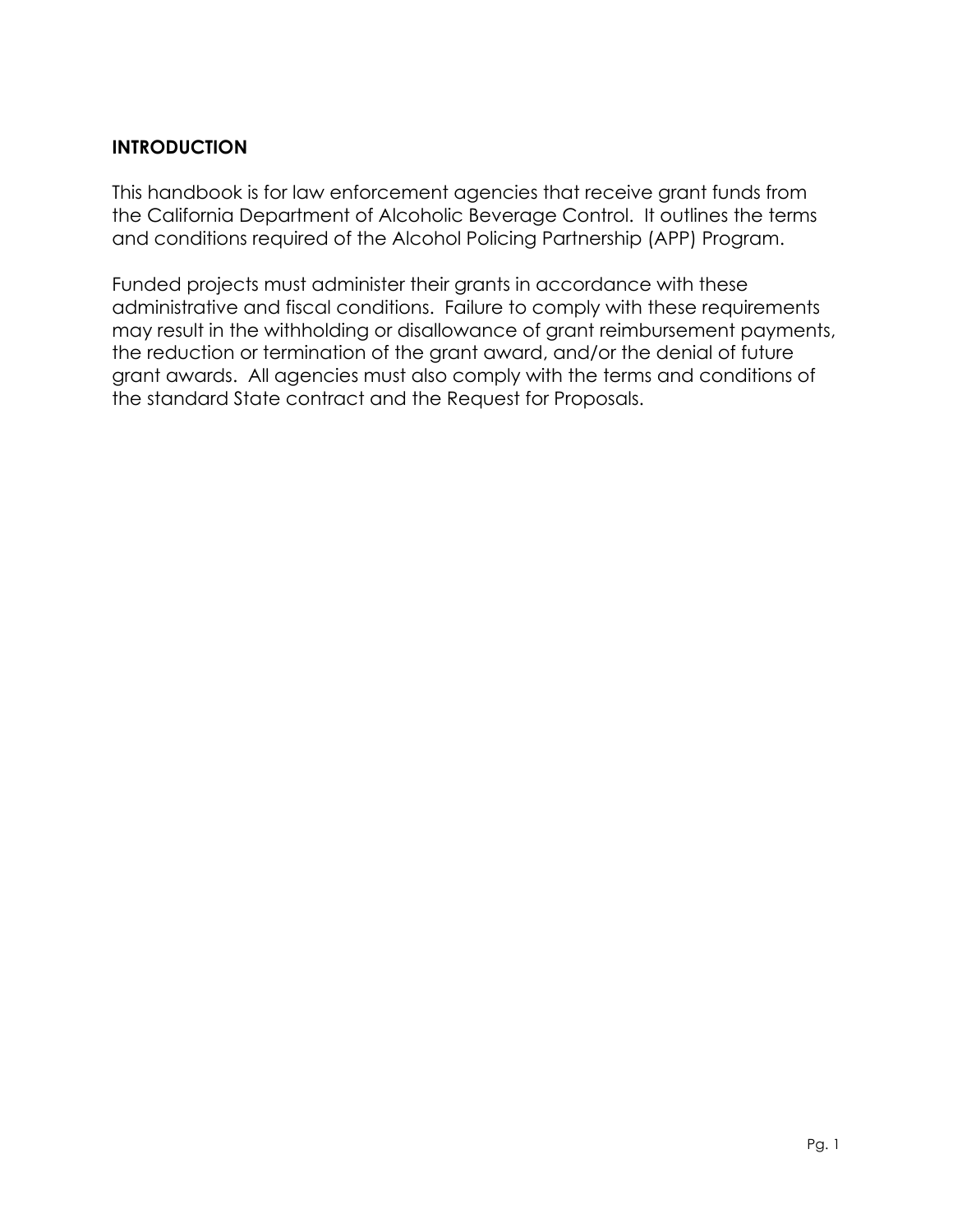# **TABLE OF CONTENTS**

| 1.   | <b>Fiscal Provisions</b>                               |  |  |
|------|--------------------------------------------------------|--|--|
|      |                                                        |  |  |
|      |                                                        |  |  |
|      |                                                        |  |  |
|      |                                                        |  |  |
|      |                                                        |  |  |
|      |                                                        |  |  |
|      |                                                        |  |  |
|      |                                                        |  |  |
| II.  | <b>Implementation and Control of Approved Projects</b> |  |  |
|      |                                                        |  |  |
|      |                                                        |  |  |
|      |                                                        |  |  |
|      |                                                        |  |  |
|      | Е.                                                     |  |  |
|      |                                                        |  |  |
|      |                                                        |  |  |
| III. | <b>Project Reports</b>                                 |  |  |
|      |                                                        |  |  |
|      |                                                        |  |  |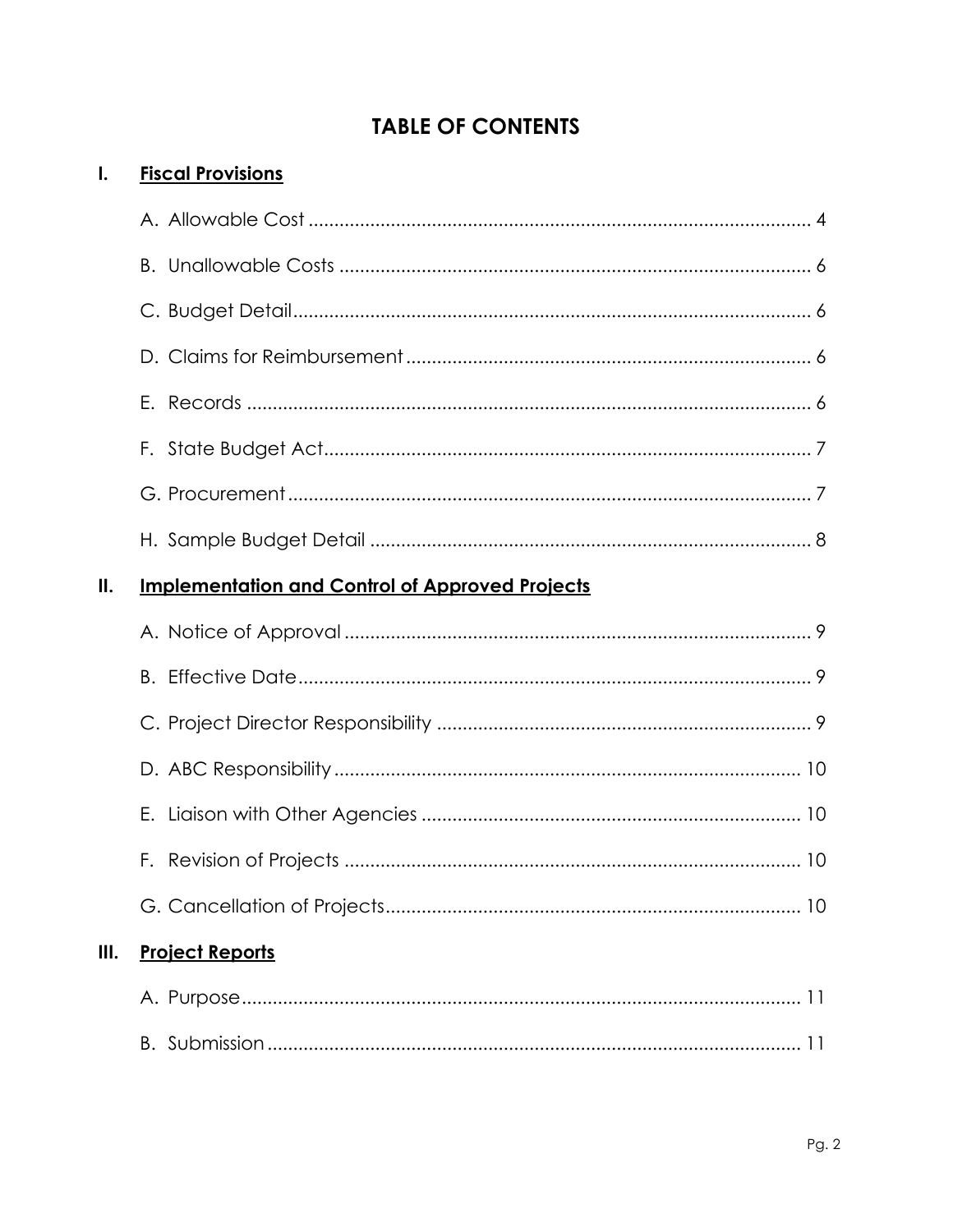# **IV. Resources**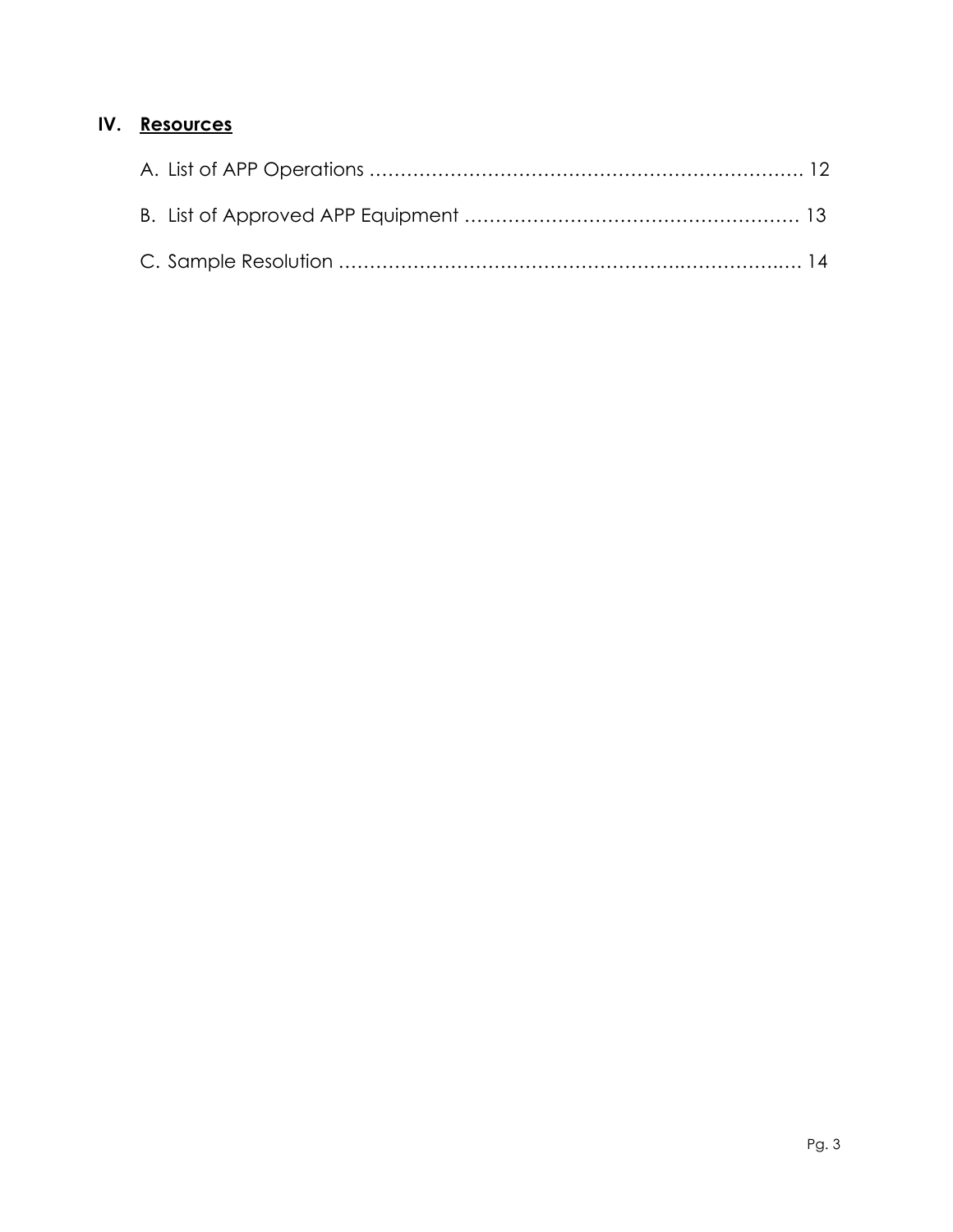# **I. FISCAL PROVISIONS**

### **A. Allowable Costs**

Local agencies shall be reimbursed for direct costs expended in support of this project as indicated in this chapter.

- 1. Salary Reimbursement
	- a) Straight Time Authorized personnel assigned to the project will be reimbursed for the actual time worked on the project at the actual salary paid to the employee by the local agency as long as that salary rate is the same as that paid to other employees in the same classification performing comparable duties. Personnel assigned to the project shall include a minimum of one sworn officer. Non-sworn personnel are excluded from reimbursement in this category.
	- b) Overtime Authorized overtime shall be reimbursed using the same criteria as specified above. However, Non-sworn personnel can qualify for overtime reimbursement, while performing fiscal duties only.
- 3. Employee Benefit Reimbursement
	- a) Straight Time Actual costs of employer contributions or expenses for social security, federal and state tax, employee life and health insurance plans, unemployment insurance, and/or pension plans are allowable budget items. Budgeted benefits cannot exceed those already established by the Applicant. However, benefit amount shall not exceed 30% of invoiced monthly salary (base rate) costs.
	- b) Overtime State Disability Insurance (SDI), federal and state tax are allowable budget items. However, any other benefits will need to be at the approved departments policy.

Employee benefits are optional to include as part of the Budget.

4. Equipment

Equipment purchases up to a total of **\$2,500** shall be reimbursed. Each item of equipment proposed for purchase must be specified, must include an estimated quantity, cost, and purchased within the first six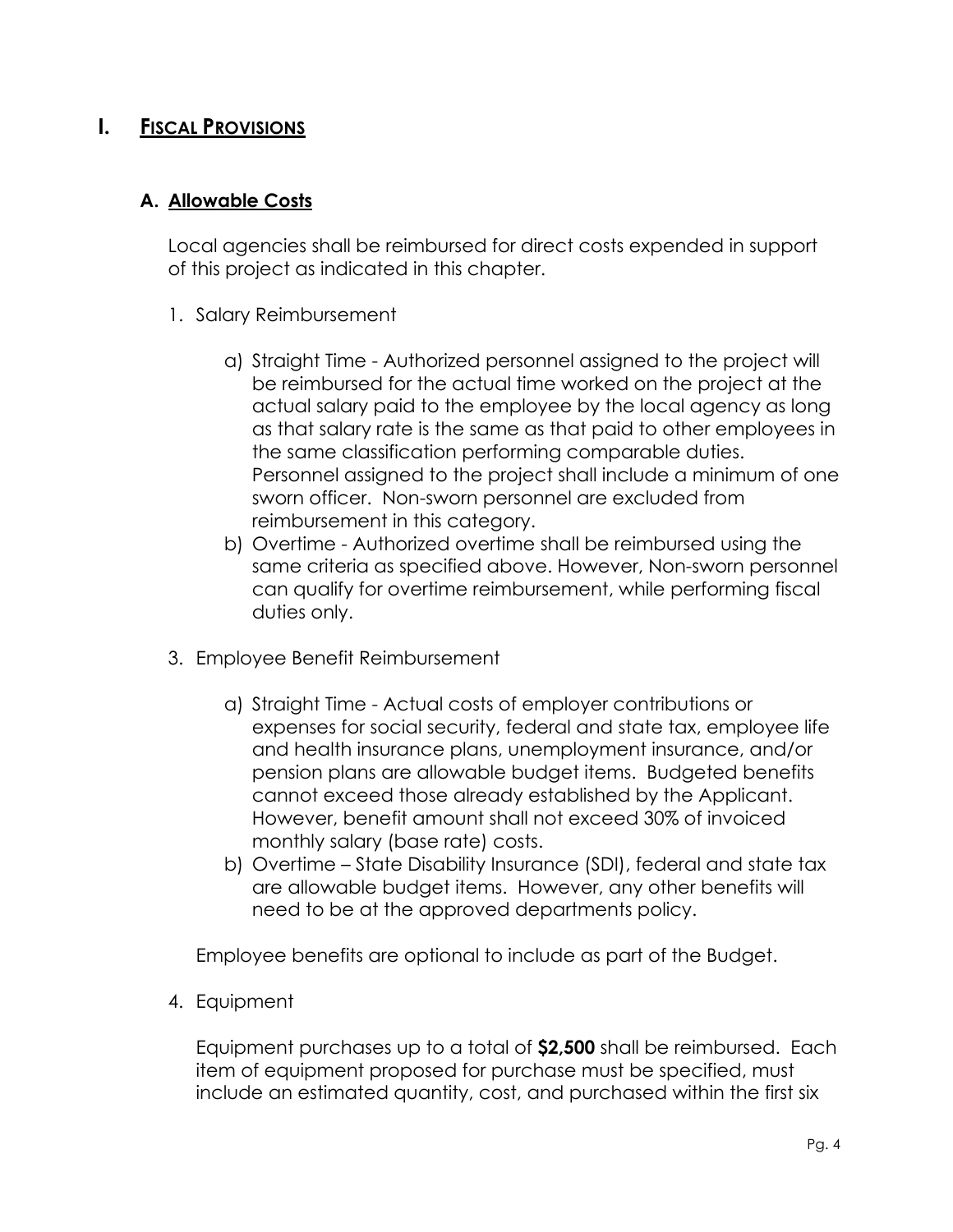months of the grant and no later than December 31st . *See Resources section, Approved Equipment items on page 12.*

5. Operating Expense

Operating expenses up to a total of **\$2,500** shall be reimbursed. Allowable operating expense shall be limited to Decoy Operations, Shoulder Tap Operations, and Narcotic Investigations. The monies used under this section shall be reimbursed for the actual running of the operation, such as "buy money". Invoicing for a lump sum to be used throughout the grant year is not allowed. See Unallowable Cost.

6. Travel and Registration Fees\*

Travel expenses and Registration fees up to a total of **\$2,500** will be reimbursed. Travel costs are allowable for expenses relating to registration fees, transportation, lodging, and meals which is limited to expenses resulting from in-person attendance at the required APP Conference.

Travel expenses and Registration Fees incurred by local agency employees must be in accordance with the State of California travel policies and procedures,

[https://www.calhr.ca.gov/employees/Pages/travel](https://www.calhr.ca.gov/employees/Pages/travel-reimbursements.aspx)[reimbursements.aspx](https://www.calhr.ca.gov/employees/Pages/travel-reimbursements.aspx)

#### **\*If the APP Conference does not take place in person, the amount will be reduced from the total amount awarded.**

- a. Transportation Costs Transportation costs are paid only for conference-related expenses. Airfare, taxi, rental car, etc. amounts are limited to actual cost as supported by receipt. Private vehicle mileage will be based on the current Federal Standard Mileage Reimbursement Rate.
- b. Meal Costs Reimbursable amounts for meals must be in accordance with the State of California travel policies and procedures.
- c. Lodging Costs Shall be reimbursable at the conference rate.
- d. Registration Fees A \$325.00 conference registration fee will be charged for each attendee. **Fee to be paid prior to conference date.**
- e. Attendees Two sworn officers assigned to grant. Non-sworn staff may attend if only one sworn officer is attending, and space is permitted.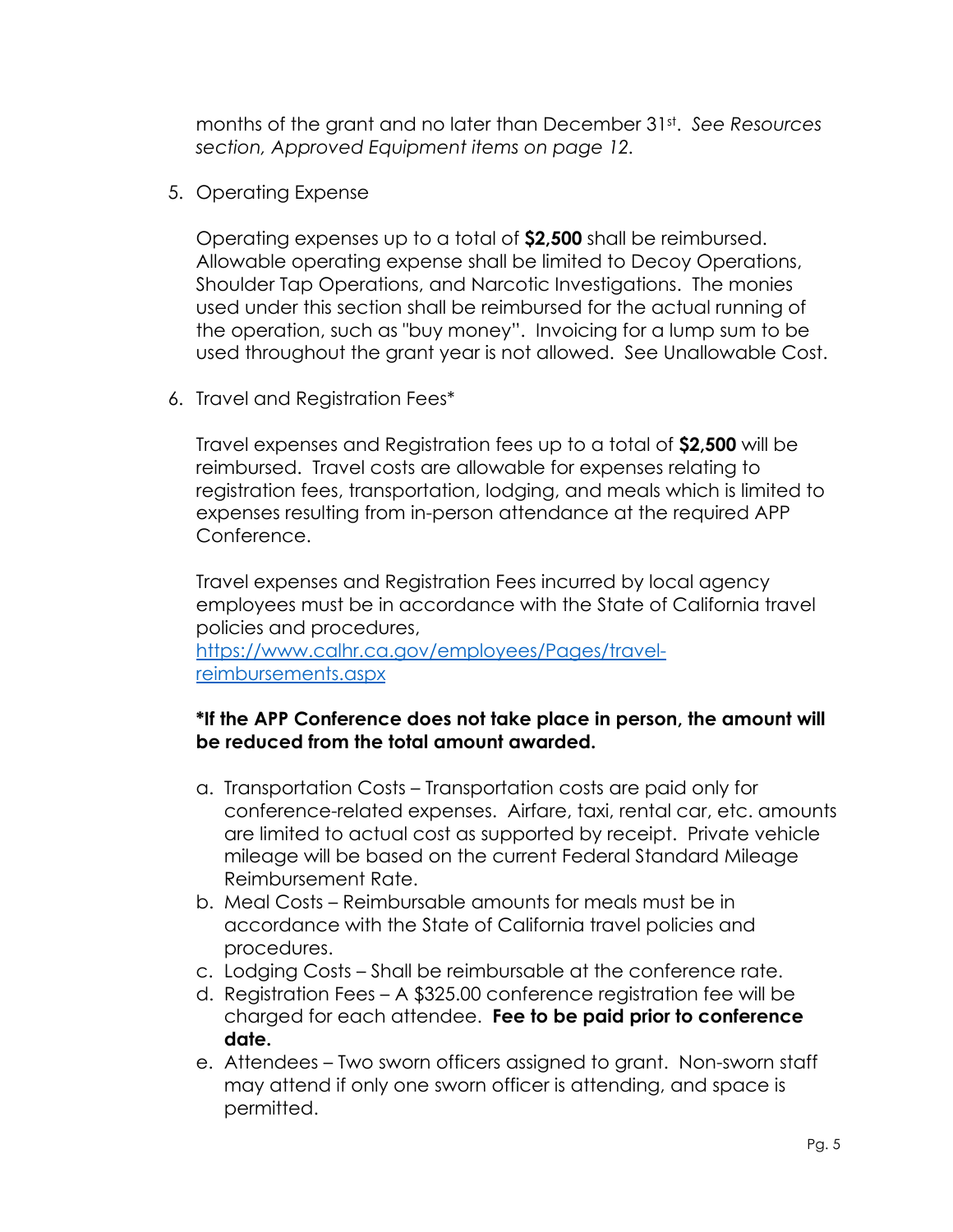# **B**. **Unallowable Costs**

All costs not mentioned above are the responsibility of the local agency and are not reimbursable. This includes administrative overhead/indirect costs, supplies, evidence purchases, etc. Examples of various excluded items but not limited to; weapons, window tinting, gasoline, decoy stipends, LEAD supplies,, toll booth fees, Code-3 equipment, and court hours.

# **C. Budget Detail**

- a. Local agencies must submit a proposed budget for this project not to exceed \$100,000 as indicated in this chapter. (See sample budget detail.)
- b. The budget must detail the number of positions by classification, pay rate, and estimated hours to be assigned to the project and total personnel costs for the grant period. Compensatory Time Off (CTO) is not an allowable cost.
- c. Employee benefits may be included for the grant period in an amount not to exceed thirty percent (30%) of invoiced monthly salary costs. Overtime benefits should only include federal, state and medicare taxes.
- d. Each item of operating expenses and equipment must be specified and must include an estimated cost.

#### **D. Claims for Reimbursement**

Local agencies must submit invoices on a **monthly basis due the 15th of each month**, to receive payments from the State. The invoices shall be in the format as specified by the State. Months with zero operations resulting in a zero-dollar reimbursement, must submit an invoice for zero dollars. All invoices must be signed with an original signature (wet or electronic).

# **E. Records**

Applicant agencies shall maintain detailed records to substantiate the amounts claimed for reimbursement. These records (time sheets, payroll records, accounting reports, daily activity reports, receipts/invoices for all other expenses) must be maintained for a period of three years from the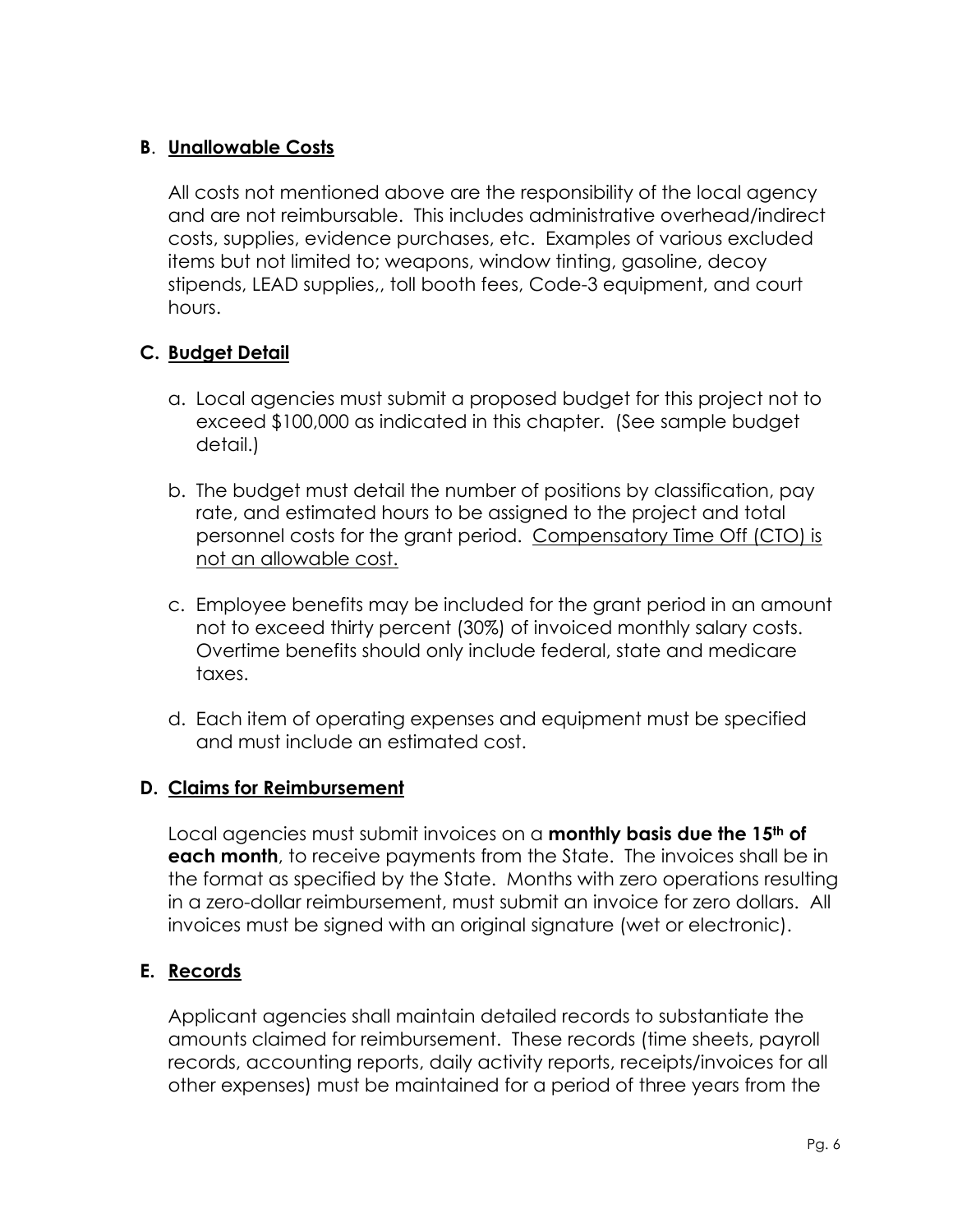date of receipt of the final payment for the grant period and must be made available for review by the State upon request.

Local agencies shall refund to the State any amounts claimed for reimbursement and paid to local agencies disallowed by the State after audit of the records maintained by local agencies.

#### **F. State Budget Act**

Actual grant awards shall be contingent upon appropriation of funds for this project in the annual State Budget Act.

### **G. Procurement**

Grantees may use their own procurement procedures for acquiring allowable equipment.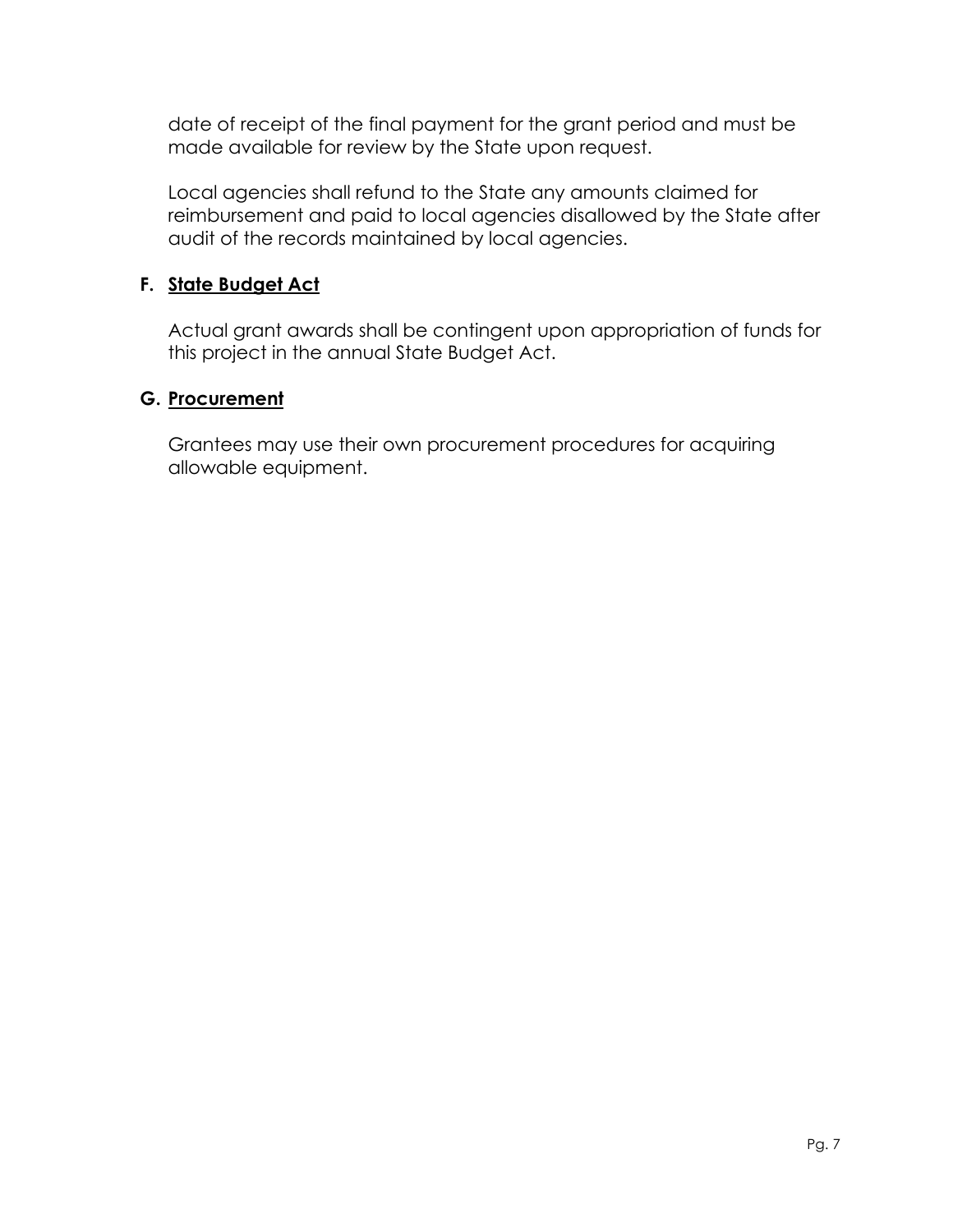#### **H. Sample Budget Detail**

| <b>BUDGET CATEGORY AND LINE-ITEM DETAIL</b>                                            | <b>COST</b>              |
|----------------------------------------------------------------------------------------|--------------------------|
| A. Personnel Services (Salaries, Overtime and Benefits)                                | (Round budget<br>amounts |
| A.1 Straight Time:<br>Officer I<br>$$2,600/mol$ . 100% \$31,200<br>A.2 Overtime:       | \$31,200                 |
| Overtime Est. 105 hours @ \$25.00 per hour<br>A.3 Benefits:                            | \$2,625                  |
| Salary Benefits estimated at 30% x \$31,200<br>Overtime benefits (1.45% medicare)      | \$9,360<br>\$38          |
| <b>TOTAL PERSONNEL SERVICES</b>                                                        | \$43,223                 |
| <b>B. Operating Expenses (Maximum of \$2,500)</b>                                      |                          |
| Decoy Operations, Shoulder Tap Operations, and<br>Narcotic Investigations "buy money." | \$2,500                  |
| <b>TOTAL OPERATING EXPENSES</b>                                                        | \$2,500                  |
| C. Equipment (Maximum of \$2,500)                                                      |                          |
| (Equipment receipts required)<br>Computer and monitor                                  | \$2,500                  |
| <b>TOTAL EQUIPMENT</b>                                                                 | \$2,500                  |
| D. Travel Expense/Registration Fees (Maximum of \$2,500)                               |                          |
| Registration fee for July APP Conference two (2) attendees at<br>\$325 each            | \$650<br>\$1,850         |
| Travel, per diem, and lodging for the July APP Conference                              |                          |
| <b>TOTAL TRAVEL EXPENSE</b>                                                            | \$2,500                  |
| <b>TOTAL BUDGET DETAIL, ALL CATEGORIES</b>                                             | \$50,723                 |

**Note: This is a sample budget display only. Applicant agency is to specify the position classification titles used in their agency. Check dollar amount for accuracy and ROUND ALL BUDGET AMOUNTS TO THE NEAREST DOLLAR —NO CENTS.**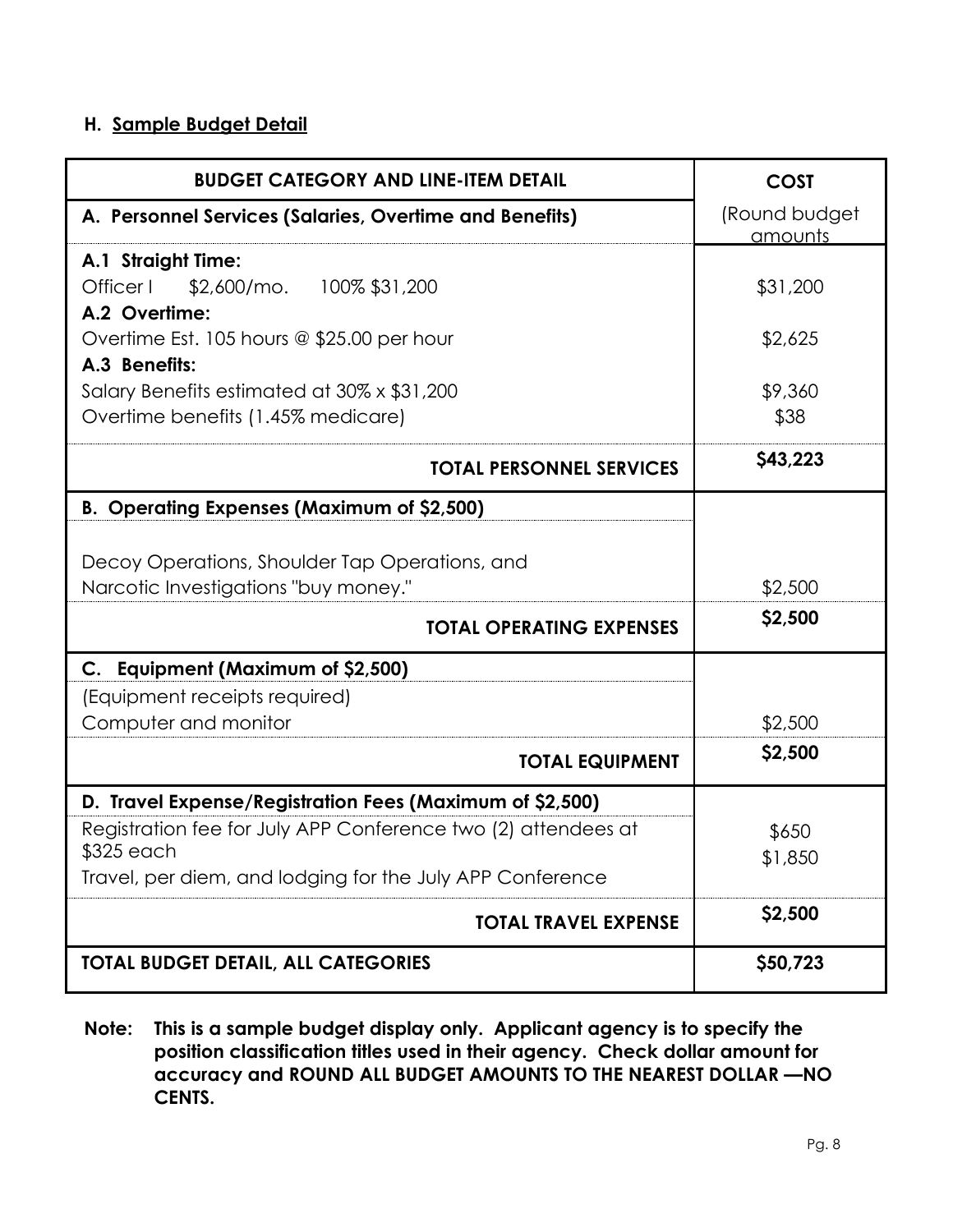# **II. IMPLEMENTATION AND CONTROL OF APPROVED PROJECTS**

#### **A. Notice of Approval**

The following are the sequential steps the Department of Alcoholic Beverage Control will take in processing grant awards:

- 1. Applicant submits Request for Proposal (RFP) to ABC.
- 2. ABC receives RFP.
- 3. ABC pre-screens RFP for eligibility.
- 4. Selection committee reads and scores RFP.
- 5. Selection committee submits selection recommendations to the ABC Director.
- 6. ABC Director makes final decision.
- 7. ABC sends selection notification letter to all applicants, successful and unsuccessful.
- 8. ABC sends approved Standard Agreement (STD. 213) to grant applicant for signature and return to ABC.
- 9. ABC reviews and finalizes STD. 213 with signatures for completion.
- 10. Fully executed STD. 213 is sent to applicant.

# **B. Effective Date**

The contract will show an effective date. Claims for reimbursement may be made only for costs incurred during the grant year. *No reimbursement will be provided for expenses incurred prior to start date or after end date of STD. 213.*

#### **C. Project Director Responsibility**

The Project Director is responsible for establishing operating procedures and controls which will ensure the adequate administration of the project in accordance with the terms of the contract. Emphasis should be given to:

- 1. Monitoring time frames stipulated in the STD. 213
- 2. Maintaining costs within the approved amounts for each category
- 3. Maintaining adequate records for validation of project progress and accountability for all funds expended on the project
- 4. Submission of required Project Reports (See Section III; Project Reports)
- 5. Conducting project evaluation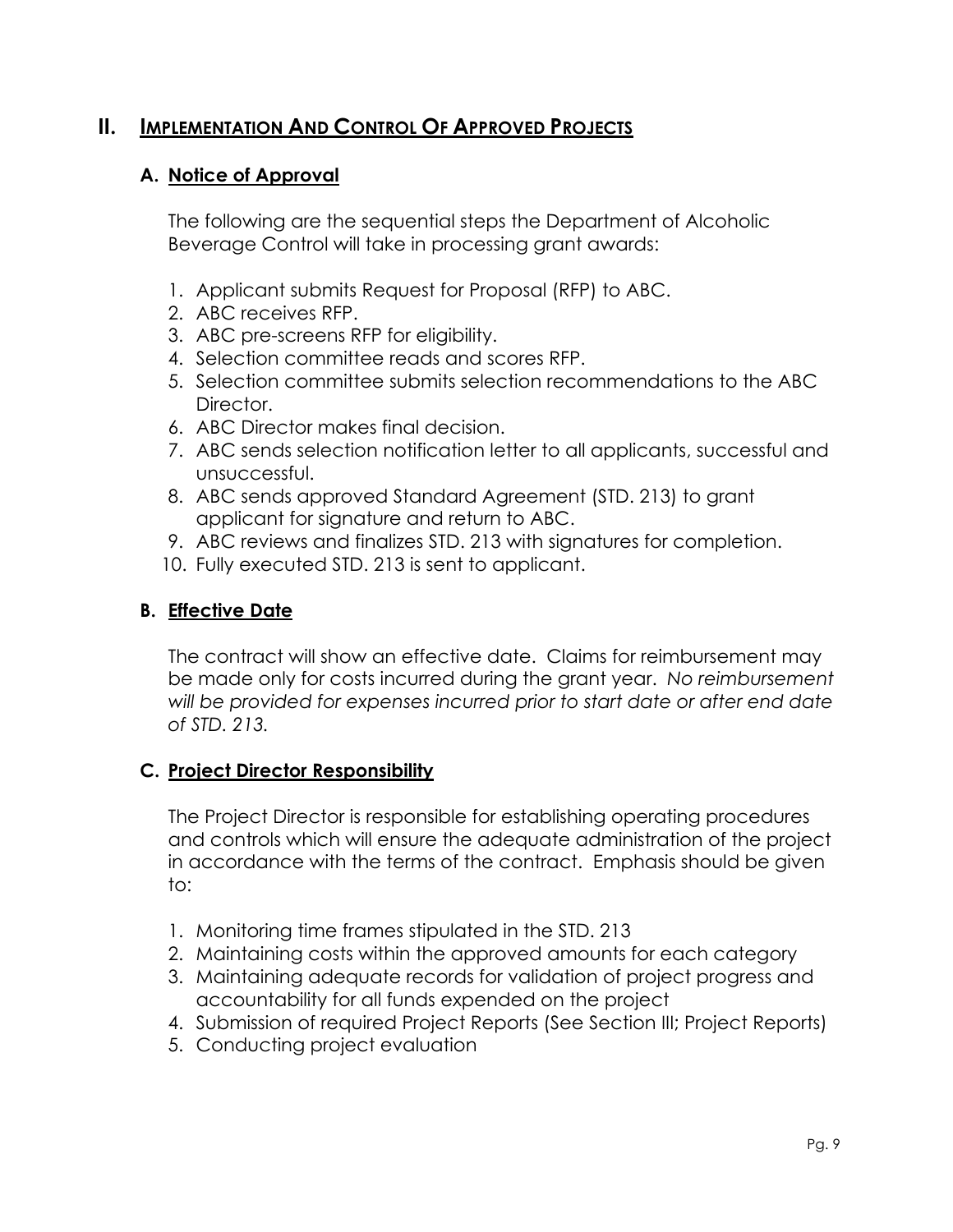### **D. ABC Responsibility**

ABC has the responsibility and authority to review and evaluate each project as deemed necessary. Such review and evaluation will be made to assist the grantee to understand and comply with the required procedures and to gain maximum benefits from the funds expended. Agencies should promptly notify their ABC APP Agent concerning any changes or problems that arise.

### **E. Liaison with Other Agencies**

ABC encourages meetings between agencies having similar projects in operation for the purpose of coordinating related activities. ABC can assist in coordinating such meetings and provide any information required, when requested.

### **F. Revision of Projects**

Any revision requires prior approval of ABC. Documentation pertaining to requested project revisions must be submitted in writing and received by ABC prior to the effective date of the requested changes.

Project revisions include any changes in the project agreement that may be necessary to ensure the satisfactory completion of the project. Revisions may include budget changes, project director, or authorizing official changes, and any changes to objectives, project activities, schedules, etc.

All requests for a project revision must be initiated in writing by the applicant agency sent through the chain of command to the APP Unit Supervising Agent. This request must include a detailed explanation and justification for the change(s).

# **G. Cancellation of Projects**

The ABC Supervising Agent-In-Charge of the APP Unit has the responsibility of recommending to the Director of ABC, the cancellation of any project which is not being implemented in accordance with applicable State laws or terms of the contract.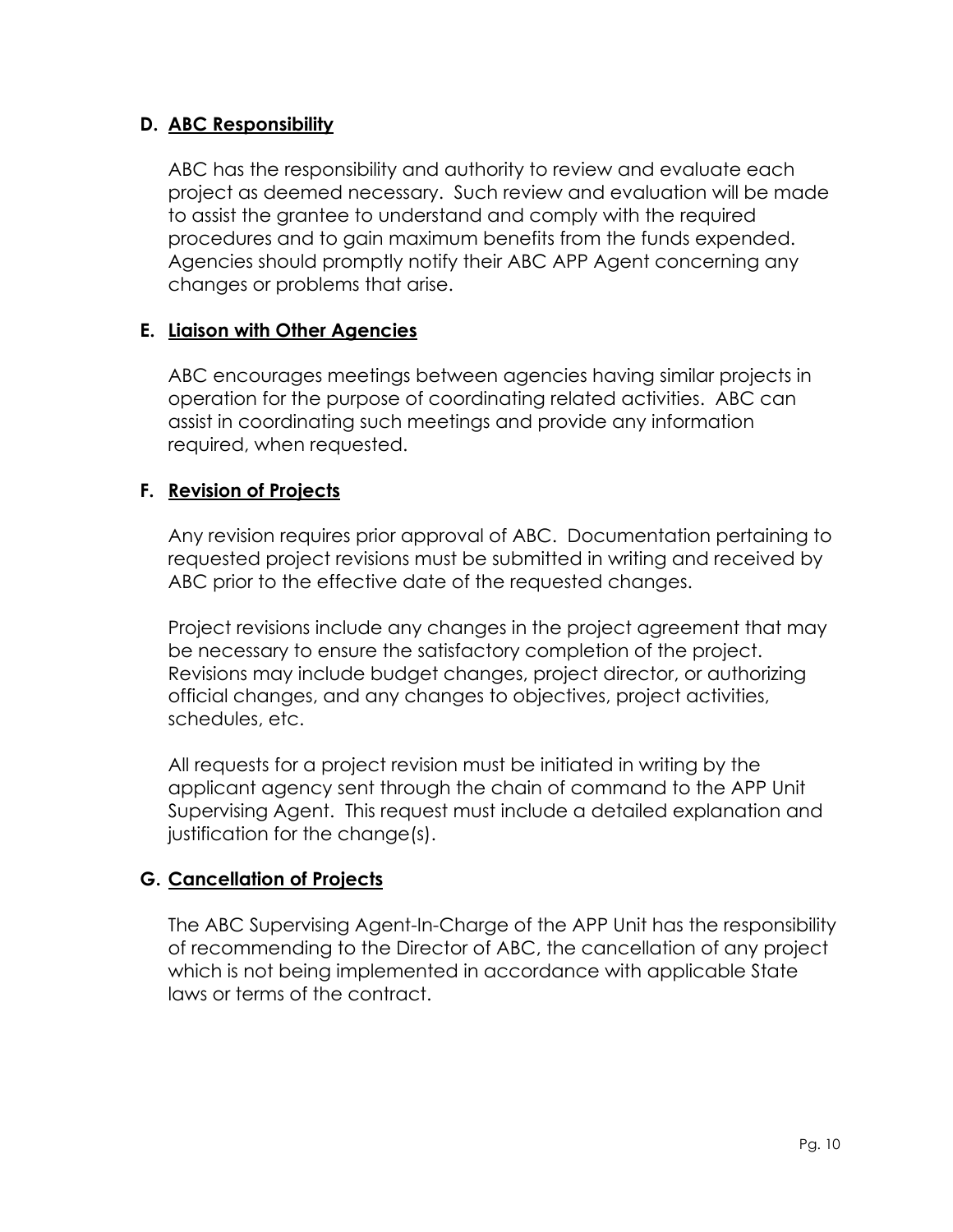# **III. PROJECT REPORTS**

#### **A. Purpose**

Funded projects are required to participate in data collection and submit progress reports on a timely basis. The purpose of the progress report is to provide the grantee and the Department of Alcoholic Beverage Control with an evaluation of the project's progress in achieving the objectives.

#### **B. Submission**

ABC requires all grantees to submit a Monthly Progress Report to the ABC Alcohol Policing Partnership (APP) Unit. The reports are due on the 15<sup>th</sup> of each month for the grantee's previous month's activities. Monthly Progress Report forms will be provided by ABC. The narrative portion will list the grantee's goals and objectives and state specific progress made for each goal/objective to date.

The narrative portion should be an accurate and thorough statement of project activities and progress during the month. The following items should be discussed in this summary:

- 1. What work was accomplished? Describe the various tasks that project personnel carried out towards their goals and objectives.
- 2. How much was accomplished? Press releases, etc.
- 3. Were there any problems encountered that affected the project progress? If so, what steps were taken to overcome these problems?
- 4. Is the work ahead of schedule, behind schedule, or on schedule?
- 5. How will any delay encountered affect the total project cost and time schedule?

Failure to submit Monthly Progress Reports on time can delay payment of claims for reimbursement.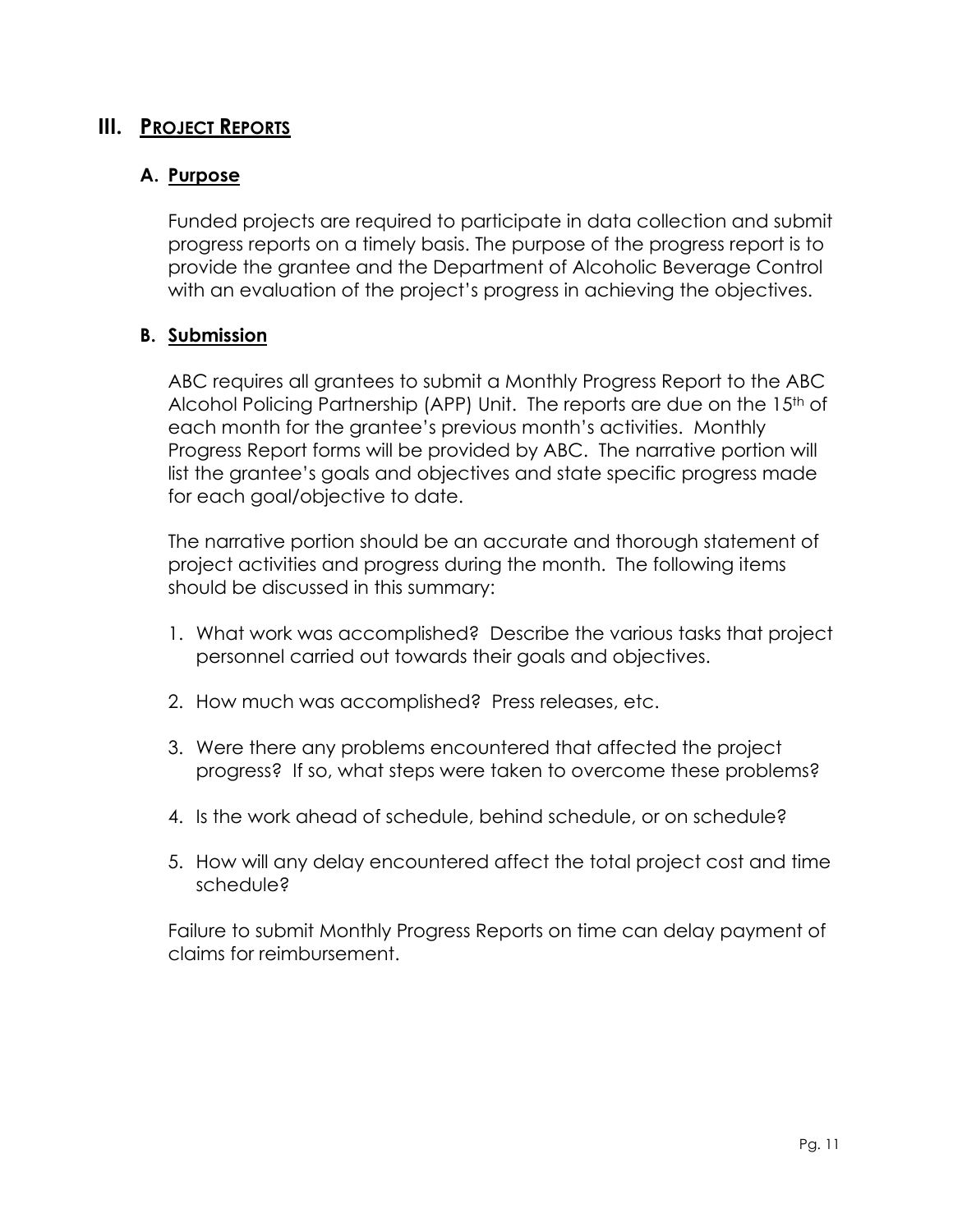# **IV. Resources**

#### **A. List of APP Grant Operations**

- 1. Minor Decoy Operation
- 2. Shoulder Tap Operation
- 3. Annual Statewide Shoulder Tap Operation
- 4. IMPACT Inspections (# of ABC Licensed Premises)
- 5. IMPACT Operation (# of Operations)
- 6. ROSTF Inspection (# of ABC Licensed Premises)
- 7. ROSTF Operation (# of Operations)
- 8. Trap Door Operation(s)
- 9. Cops in Shops Operation(s)
- 10. LEAD Training (Host/Provide)
- 11. LEAD Training (Facilitate/Coordinate)
- 12. LEAD Training (Notify)
- 13. Press Release
- 14. Social Media Release
- 15. Public Service Announcement
- 16. Disorderly Operation(s)
- 17. Problematic ABC Premises Operation(s)
- 18. Undercover Operation(s)
- 19. Narcotics Operation(s)
- 20. Drink Solicitation Operation(s)
- 21. Plainclothes Operation(s)
- 22. General Enforcement Operation(s)
- 23. Multi-Agency Task Force Operation(s)
- 24. Drunk Decoy Operation(s)
- 25. Special Event Operation (Festival, Sporting Event, Concert, Fair…)
- 26. DUI Check Point Operation(s)
- 27. Party Patrol Operation(s)
- 28. ABC Warrant Sweep Operation(s)
- 29. Roll Call ABC Training(s) to Officers/Deputies
- 30. Patrol Briefing(s) on ABC Laws
- 31. Alcohol Awareness Presentation (School, Community…)
- 32. Community Meeting/Outreach
- *33. Other: Provide a brief description (subject to approval)*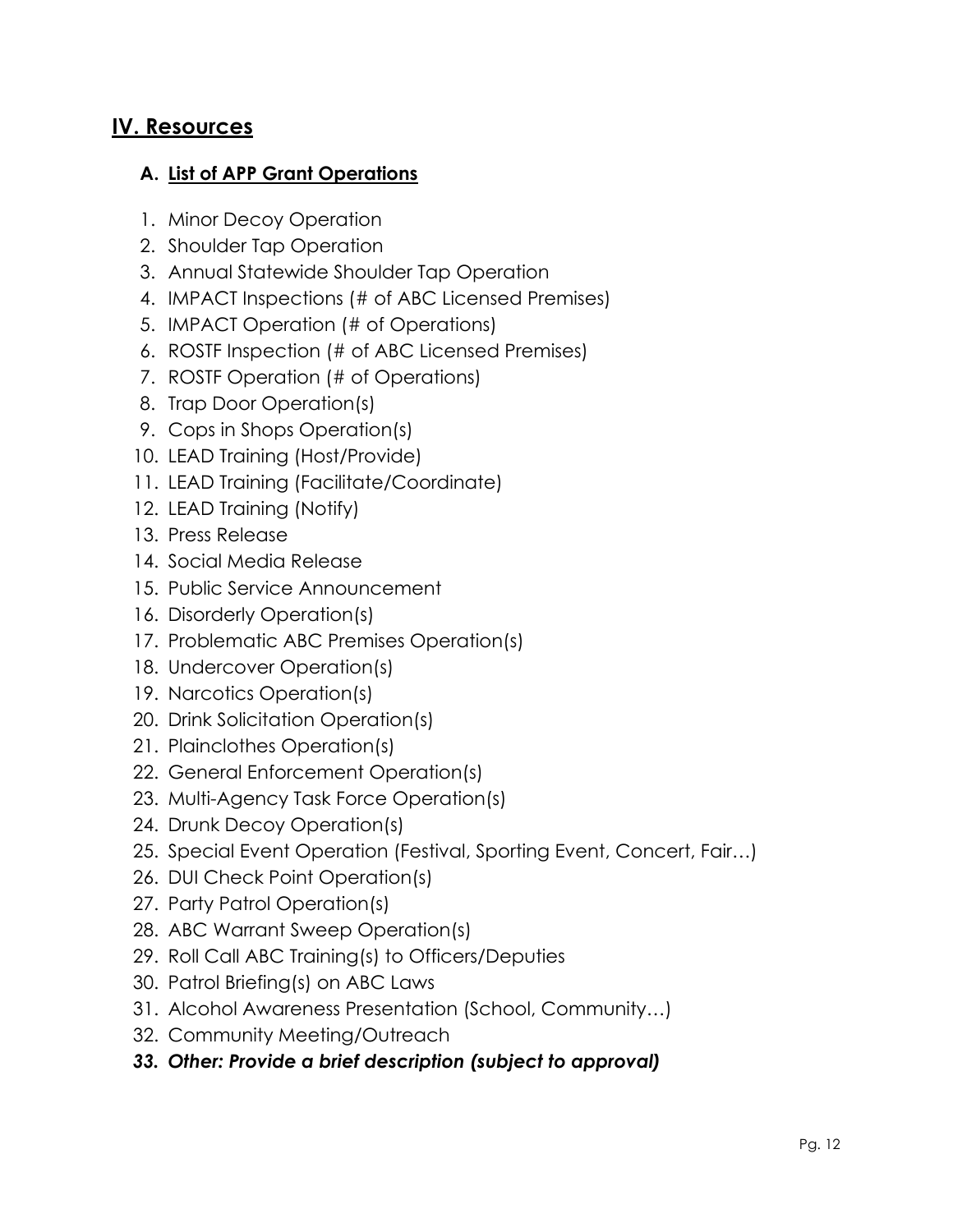### **B. List of Approved Equipment Items**

- 1. Agency attire to perform grant work (subject to approval)
- 2. Backpack
- 3. Binocular(s)
- 4. Bluetooth headphones
- 5. Camera
- 6. Digital scale
- 7. Dry gas
- 8. Flashlight
- 9. ID Checking Guide
- 10. ID Scanner
- 11. Laptop/Tablet
- 12. Listening & recording devices
- 13. Magnifier
- 14. PAS device
- 15. Recording/transmitting services during grant year only
- 16. Transmitter
- 17. 2-way radio

#### *\*Items not listed will need pre-approval.*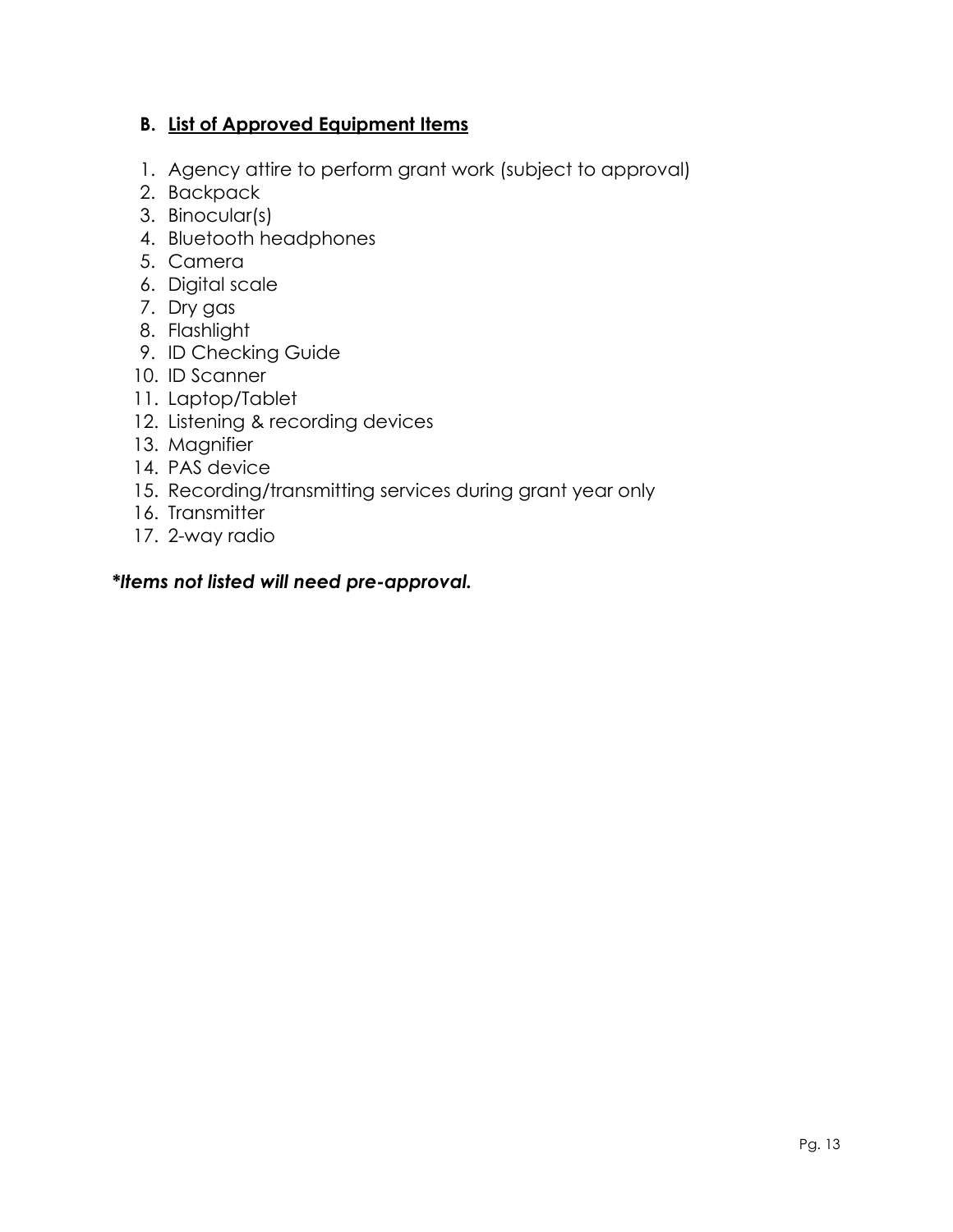#### **SAMPLE RESOLUTION OF THE GOVERNING BOARD**

WHEREAS, THE (1) (applicant) desires to undertake a certain project designated as (2) (project title) to be funded in part from funds made available through the Alcohol Policing Partnership Program (APP) administered by the Department of Alcoholic Beverage Control (hereafter referred to as ABC);

NOW, THEREFORE, BE IT RESOLVED that the (3) (designated official by title only) of the (4) (County or City) is authorized to execute on behalf of (5) (Governing Board) the attached contract, including any extensions or amendments thereof and any subsequent contract with the State in relation thereto.

IT IS AGREED that any liability arising out of the performance of this contract, including civil court actions for damages, shall be the responsibility of the grant recipient and the authorizing agency. The State of California and ABC disclaim responsibility for any such liability.

BE IT FURTHER RESOLVED that grant funds received hereunder shall not be used to supplant expenditures controlled by this body.

IT IS ALSO AGREED that this award is not subject to local hiring freezes.

I hereby certify that the foregoing is a true copy of the resolution adopted by the (6) (governing body) of (7) (unit of local government or organization) in a meeting thereof held on (8) (date) by the following:

| Vote: $(9)$           |                                                                                                                                                                                                                                        |
|-----------------------|----------------------------------------------------------------------------------------------------------------------------------------------------------------------------------------------------------------------------------------|
| Ayes:                 |                                                                                                                                                                                                                                        |
| Nays:                 |                                                                                                                                                                                                                                        |
| Absent:               |                                                                                                                                                                                                                                        |
| Signature:            | Date: _________<br>(10)<br><u> 1980 - Johann Barn, fransk politik (</u>                                                                                                                                                                |
|                       | Typed Name and Title: The Contract of the Contract of the Contract of the Contract of the Contract of the Contract of the Contract of the Contract of the Contract of the Contract of the Contract of the Contract of the Cont<br>(11) |
|                       | Date: ___________                                                                                                                                                                                                                      |
| Typed Name and Title: | (13)                                                                                                                                                                                                                                   |